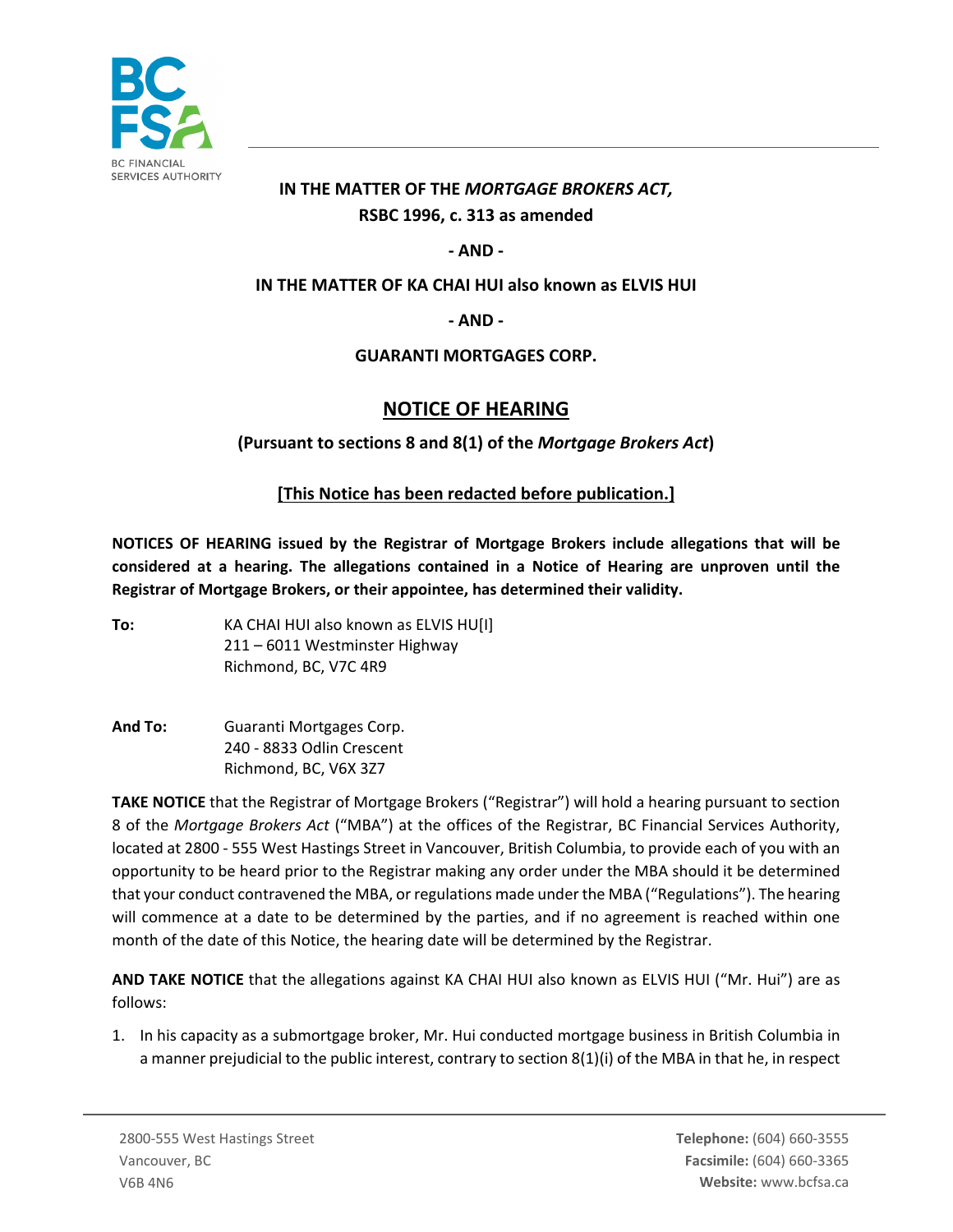of one or more of the mortgage applications involving four borrowers as set out in the attached **Schedule "A"**:

- a. Knew, or ought to have known, that some or all of the bank statements and letters of employment submitted or relied on in support of the respective mortgage applications were not genuine;
- b. Obtained financing on behalf of one or more borrowers through [Bank 1]'s Non-Resident Mortgage Program when he knew, or ought to have known, that the borrowers did not meet the underwriting criteria for the bank's program;
- c. Was in possession of two different versions of the same bank statement of the borrower, where the altered version showing a higher balance was saved in the borrower's mortgage file and the genuine version was found elsewhere; and
- d. Submitted two concurrent mortgage applications to different lenders and failed to disclose to lenders that the borrower was seeking concurrent mortgage financing for the purchase of other properties.
- 2. In his capacity as a submortgage broker, Mr. Hui conducted mortgage business in British Columbia in a manner prejudicial to the public interest, contrary to section 8(1)(i) of the MBA in that he, in relation to the mortgage files of one or more of the borrowers as set out in the attached **Schedule "A"**:
	- a. Attempted to mislead the Staff of the Registrar by removing a copy of a borrower's work permit and a letter from Service Canada confirming the borrower's SIN from the mortgage file, before providing the file to Staff.

**AND TAKE NOTICE** that the allegations against Mr. Hui and GUARANTI MORTGAGES CORP. ("Guaranti") are as follows:

- 3. Contrary to section 6(a) of the Regulations, Mr. Hui and Guaranti, in respect of one or more of the mortgage applications involving four borrowers as set out in the attached **Schedule "A"**:
	- a. Failed to retain documents relating to the employment of the borrowers in the mortgage files;
	- b. Failed to retain copies of the genuine bank statements of the borrower in the proper mortgage file, with the borrower's mortgage file having an altered version of the bank statement, showing a higher balance than the genuine version; and
- 4. Contrary to section 17.4 of the MBA, failed to make proper disclosure as required under that section when Mr. Hui and Guaranti failed to provide a Form 10 to a lender disclosing that Mr. Hui and Guaranti were being compensated by the borrower.

**AND TAKE FURTHER NOTICE** that in the event the Registrar determines that the conduct of either of you, as set out above, contravened the MBA or the Regulations, the Registrar may make any of the orders set out in section 8 of the MBA including, but not limited to, the remedies permitted pursuant to sections 8 and 8 (1.4) of the MBA. In addition, the Registrar may make an order against you for payment of the investigation and costs of the hearing, pursuant to section 6(9) of the MBA and may make any further orders under the MBA as deemed appropriate by the Registrar.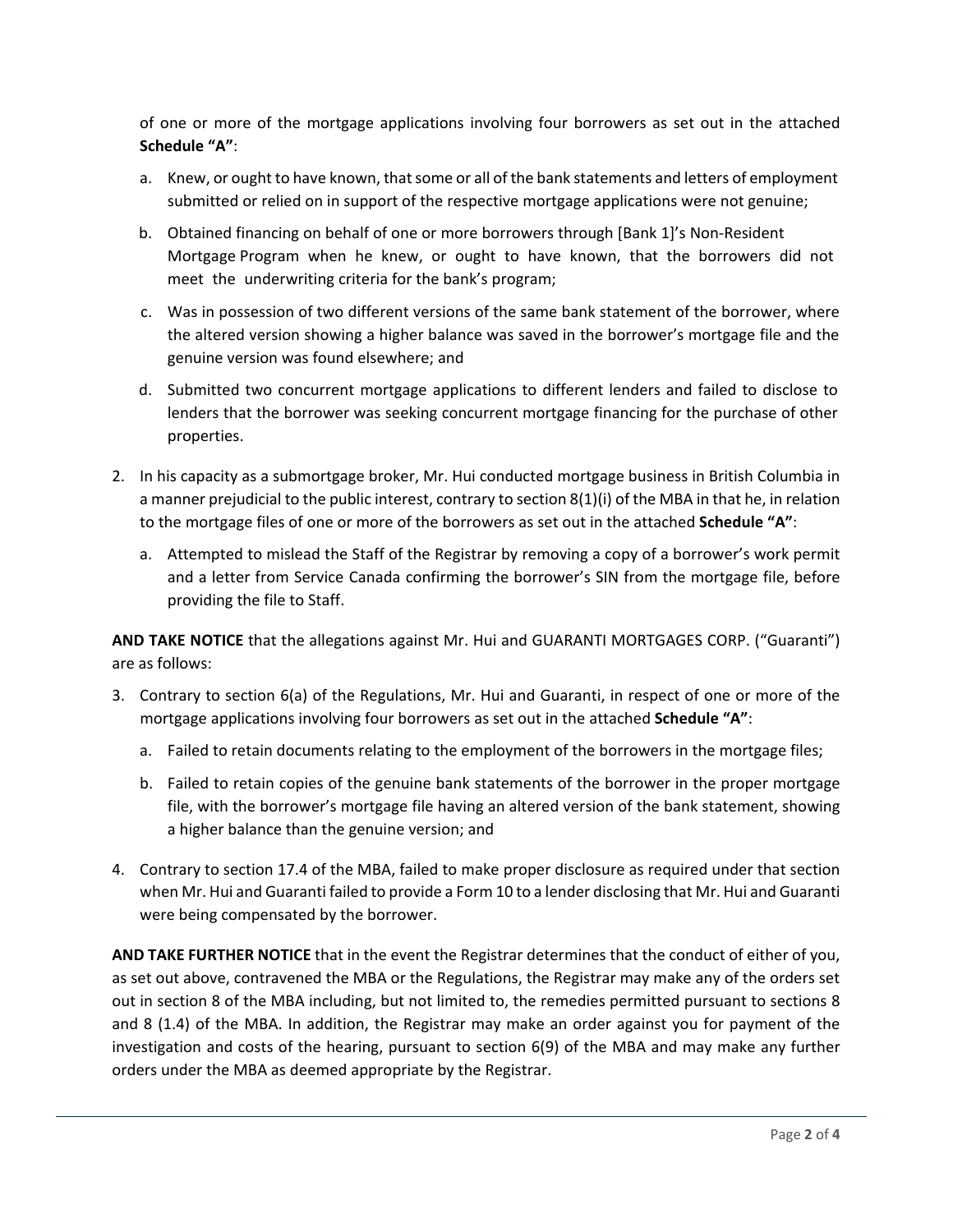**AND TAKE FURTHER NOTICE** that in the event of your non-attendance at the hearing, the Registrar may proceed with the hearing in your absence. The Registrar may hear evidence and make findings regarding your conduct and may make orders described above, all without further notice to you.

**AND TAKE FURTHER NOTICE** that you are entitled, at your own expense, to be represented by legal counsel at the hearing and you and your counsel will have the right to cross-examine all witnesses called and to call evidence in your defence and reply in answer to the allegations.

Dated at Vancouver, British Columbia, this \_28th\_ day of July, 2021.

Registrar of Mortgage Brokers

"CHRIS CARTER"

Per : Chris Carter Deputy Registrar of Mortgage Brokers Province of British Columbia

\_\_\_\_\_\_\_\_\_\_\_\_\_\_\_\_\_\_\_\_\_\_\_\_\_\_\_\_\_\_\_\_\_\_\_\_\_\_